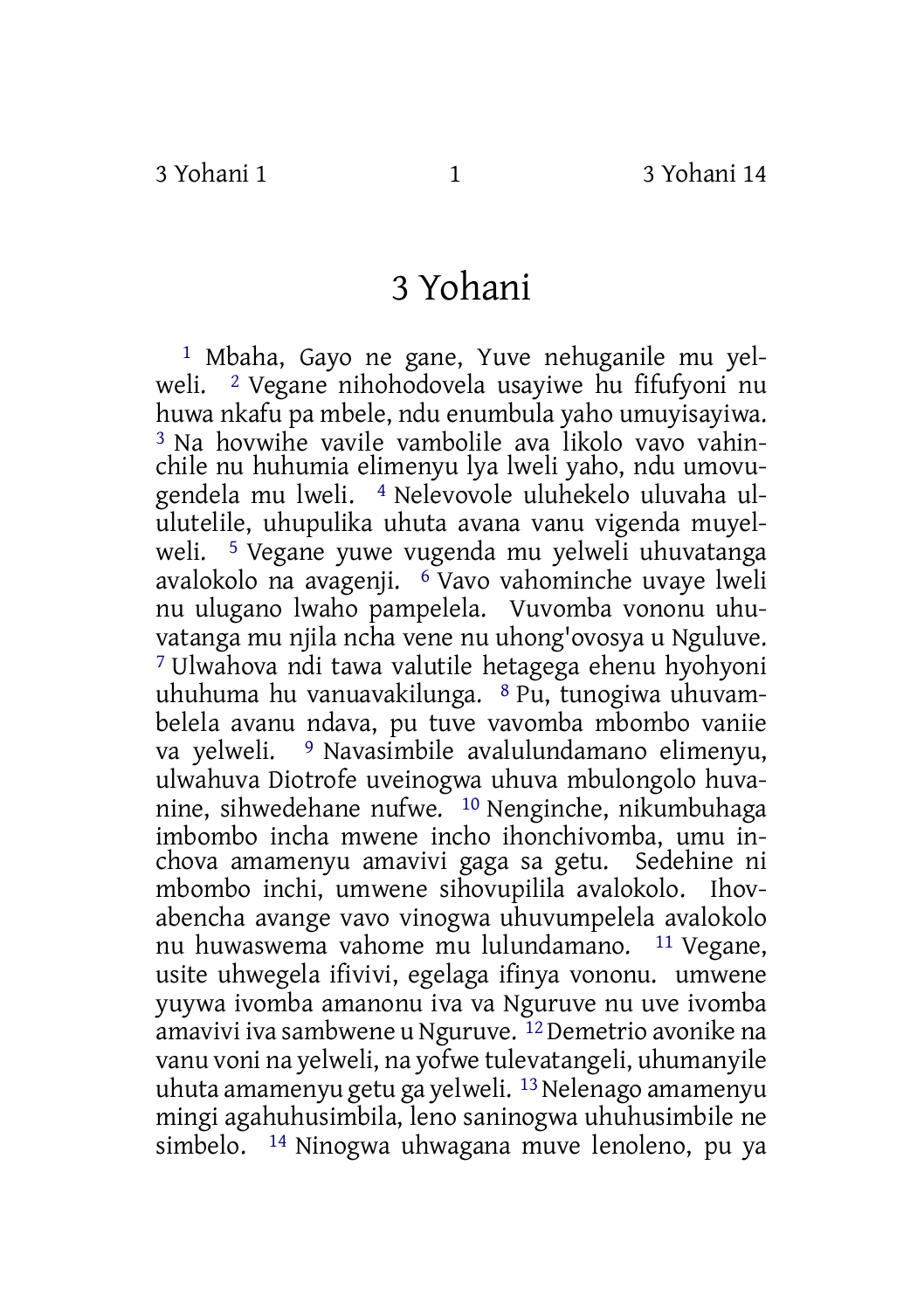3 Yohani 15 2 3 Yohani 15

twinchovana. <sup>15</sup> Uluhungu luve nuve, avamanyani vihoho ponia, vaponiage avamanyani yomoyomo hulitawa lya mwene